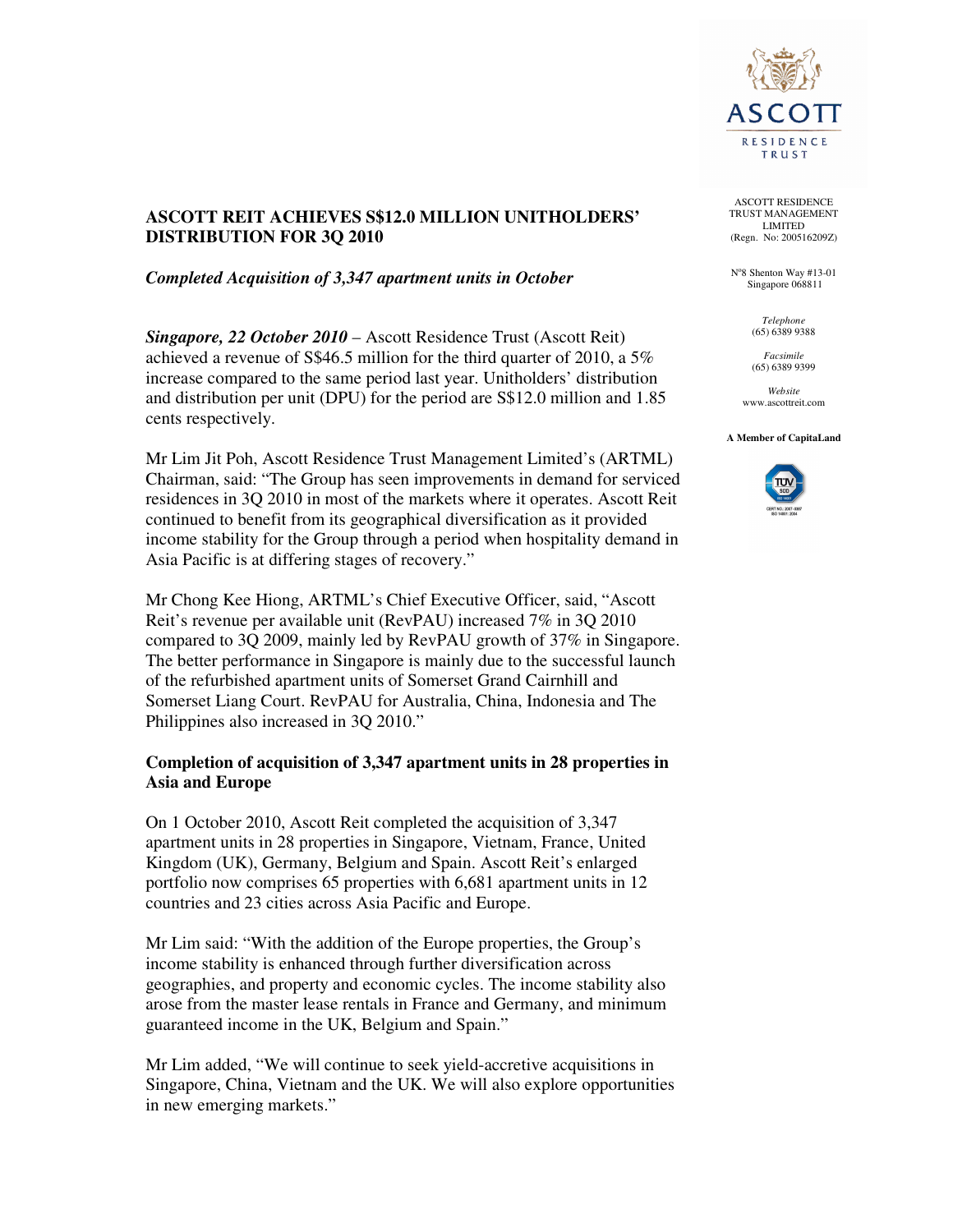Mr Chong said, "Going forward, the two refurbished Singapore properties and the newly acquired Citadines Mount Sophia will benefit from the robust demand amidst the strong and growing Singapore economy and a vibrant hospitality market boosted by the opening of the two integrated resorts. In Europe, we expect rental growth to be led by the UK properties."

## **ADVANCED DISTRIBUTION**

On 13 September 2010, ARTML launched an equity fund raising by way of a private placement and non-renounceable preferential offering. In order to ensure fairness to holders of Ascott Reit units prior to the issuance of the private placement new units, the Manager declares, in lieu of the scheduled distribution, an advanced distribution of the distributable income for the period from 1 July 2010 up to 21 September 2010, the day immediately prior to the date on which the private placement new units are issued. The next distribution therefore will comprise the distributable income from 22 September 2010 to 31 December 2010. Semi-annual distributions will resume thereafter.

| <b>Advanced Distribution</b>      | For 1 July 2010 to 21 September 2010 |
|-----------------------------------|--------------------------------------|
| <b>Advanced Distribution Rate</b> | $1.74$ cents                         |
| <b>Book Closure Date</b>          | 21 September 2010 [CLOSED]           |
| Payment Date                      | 19 November 2010                     |

#### **SUMMARY OF RESULTS**

|                                          | <b>30 2010</b> | <b>3Q 2009</b> | Better/ (Worse)<br>$+/-$ |
|------------------------------------------|----------------|----------------|--------------------------|
| <b>Revenue (S\$ million)</b>             | 46.5           | 44.4           | $+5\%$                   |
| Gross Profit $(S\$ million) <sup>2</sup> | 21.1           | 22.0           | $-4\%$                   |
| <b>Revenue Per Available Unit</b>        | 130            | 122            | $+7\%$                   |
| (RevPAU) S\$/day                         |                |                |                          |

#### **Notes:**

- 1. Revenue for 3Q 2009 included S\$0.4 million of business interruption ("BI") claim for the loss of revenue due to the closure of apartment units of Somerset Grand Citra for rectification works. Excluding the BI claim, revenue for 3Q 2010 increased by S\$2.5 million or 6% as compared to 3Q 2009. The increase was mainly due to the higher contribution from the Group's serviced residences in Singapore and Philippines, partially offset by a decrease in revenue from the serviced residences in Japan.
- 2. Gross profit for 3Q 2010 included an one time charge of prior years' property tax of S\$0.3 million for one of the serviced residences in Indonesia previously not assessed by the Indonesia tax authority. Gross profit in 3Q 2009 included (1) an one-off reversal of S\$1.2 million for prior years' accrual of centralised costs no longer required, and (2) recognition of BI claim of S\$0.4 million. Excluding these one-off adjustments, gross profit in 3Q 2010 and 3Q 2009 would have been S\$21.4 million and S\$20.4 million respectively, representing an increase of S\$1.0 million or 5% between the two periods.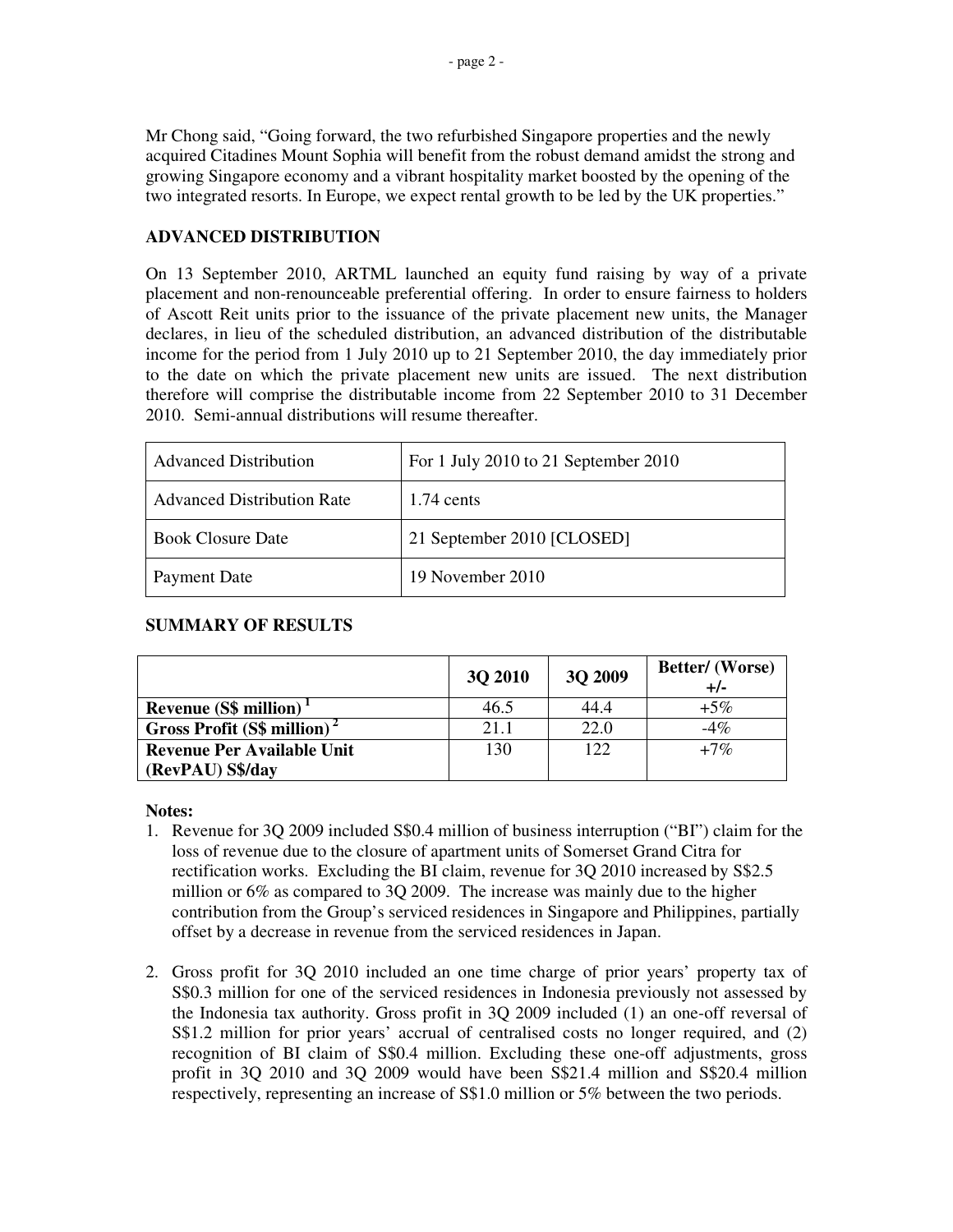|                                         | 3Q 2010           | 3Q 2009 | <b>Better/</b> (Worse)<br>$+/-$ |
|-----------------------------------------|-------------------|---------|---------------------------------|
| Unitholders' Distribution (S\$ million) | 12.0              | 11.8    | $+1\%$                          |
| <b>DPU</b> (S cents)                    | 1.85              | 1.92    | $-4\%$                          |
|                                         |                   |         |                                 |
| <b>DPU</b> (S cents)                    |                   |         |                                 |
| (Excluding private placement units)     |                   |         |                                 |
| issued on 22 September 2010)            | 1.93 <sup>1</sup> | 1.92    | $+1\%$                          |

#### **SUMMARY OF RESULTS (CONTINUED)**

**Note:** 

1. On 22 September 2010, 419,660,000 new units were issued under the private placement tranche of the equity fund raising to part fund the acquisition of the 28 properties, which was completed on 1 October 2010. Excluding the private placement new units, the DPU for 3Q 2010 would be 1.93 cents, representing an increase of 1% as compared to 3Q 2009.

## **About Ascott Residence Trust**

Ascott Residence Trust (Ascott Reit) was established with the objective of investing primarily in real estate and real estate-related assets which are income-producing and which are used or predominantly used, as serviced residences or rental housing properties.

Ascott Reit's asset size has more than tripled to about S\$2.85 billion since listing in March 2006. Its international portfolio comprises 65 properties with 6,681 units in 23 cities across 12 countries in Asia Pacific and Europe. Ascott Reit's serviced residence properties are operated under the Ascott, Somerset and Citadines brands, and are mainly located in key gateway cities such as Beijing, Hanoi, Ho Chi Minh City, Jakarta, Manila, Melbourne, Perth, Shanghai, Singapore, Tokyo, Barcelona, Berlin, Brussels, London, Munich and Paris.

Ascott Reit is managed by Ascott Residence Trust Management Limited, a wholly-owned subsidiary of The Ascott Limited and an indirect wholly-owned subsidiary of CapitaLand Limited, one of Asia's largest real estate companies.

For more information about Ascott Reit, please visit http://www.ascottreit.com.

#### **Important Notice**

The value of units in Ascott Reit and the income derived from them may fall as well as rise. Units in Ascott Reit are not obligations of, deposits in, or guaranteed by the Manager or any of its affiliates. An investment in the units in Ascott Reit is subject to investment risks, including the possible loss of the principal amount invested. The past performance of Ascott Reit is not necessarily indicative of its future performance.

This announcement may contain forward-looking statements that involve risks and uncertainties. Actual future performance, outcomes and results may differ materially from those expressed in forward-looking statements as a result of a number of risks, uncertainties and assumptions. Representative examples of these factors include (without limitation) general industry and economic conditions, interest rate trends, cost of capital and capital